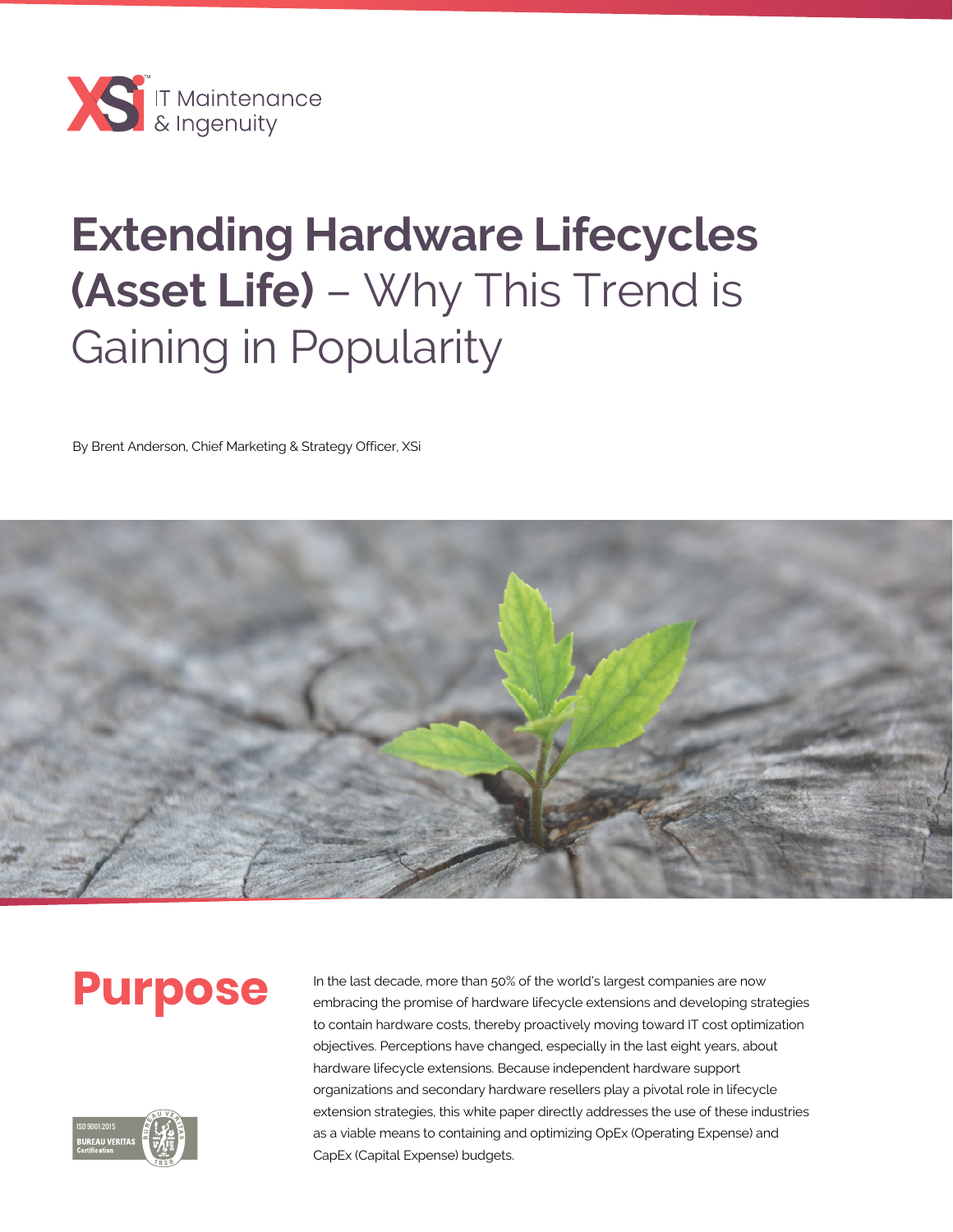# **Table of contents**

| Purpose |  |
|---------|--|
|         |  |
|         |  |

# **Growing Interest in IT Cost Optimization**

Since the economic heartaches of 2008, combined with the ever-increasing pace of IT advancements, more and more companies are interested in "IT Cost Optimization" as a means of "doing more with less," addressing more business drivers with IT budgets that continue to be diluted.

IT industry analyst firms, like Gartner and IDC, have seen steady growth rates in cost optimization inquiries and have, consequently, been publishing more papers and providing a greater breadth of webinars about this subject. While viewing their published documents often requires a subscription, many webinars are readily available to the public. Here are a handful of the more popular IT Cost Optimization educational tools, along with helpful links directing the reader to their source:

#### **Gartner Published Documents**

- The Gartner Top 10 Recommended IT Cost Optimization Ideas
- How to Manage the IT Budget Wisely Through Cost and Value Optimization
- Lower Both Storage Acquisition and Ownership Costs by Using Third-Party Maintenance
- Forecast Analysis: IT Services, Worldwide, 1Q17 Update

#### **Gartner Webinars (Available without Subscription)**

- 10 Key Changes to Drive Business-led IT Value
- Transform Waterfall Budgeting for Agile Development
- How to Create and Communicate an IT Cost Optimization Roadmap

Especially true in the last 8-10 years, inquiries to Gartner analysts about IT cost optimization have annually grown at percentages that double or triple the annual growth rates from ten years earlier. "Doing more with less," has become an escalating mantra from both infrastructure teams and procurement, as placed upon them by executive leadership across commercial (all verticals) and federal sectors. The overall pace of IT has quickened to accommodate market changes that include: cloud considerations or mandates, heightened security interest, digital business and IoT (internet of Things) and also, the evolution of OEM tech refresh strategies as marketplace disruptions impact market share.

Here's an interesting quote from Gartner analyst, Christine Tenneson: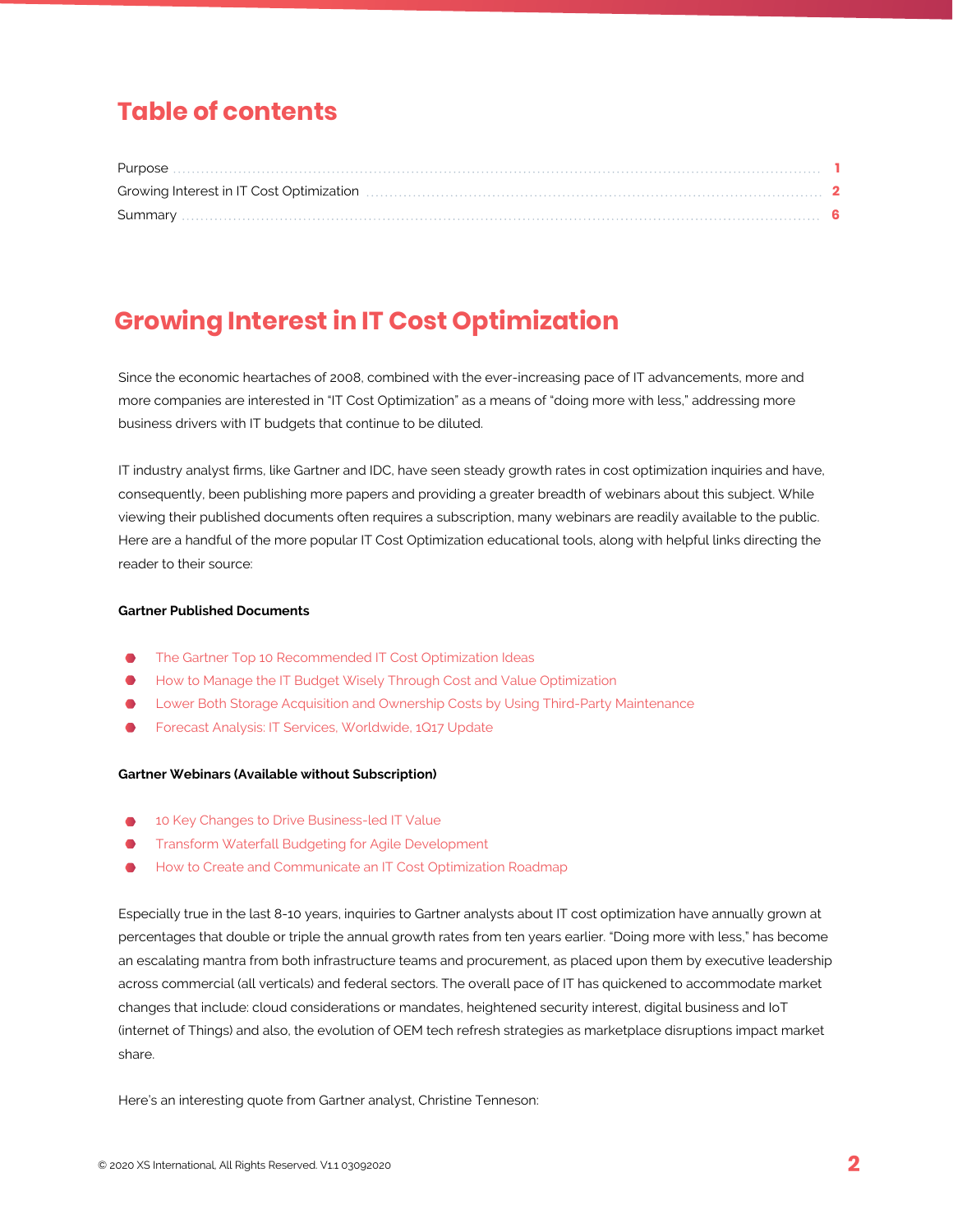*"Hardware maintenance is increasingly being considered as a 'non-strategic IT' spending and procurement, with the result being that IT professionals are seeking low-cost alternatives to expensive OEM contracts."*

Christine Tenneson, Gartner Doc. ID G00294372

In the not too-distant past, IT hardware was the "sacred cow" with client mindsets about hardware CapEx and OpEx as being "fixed expenses" – immovable. Only modest consideration was given to cost optimization potential for non-critical, non-production assets. Companies have now begun to embrace alternative models that can help optimize expenses associated with IT hardware – even assets in critical production.

#### **ITAM Best Practices Continuing to Evolve**

IT Asset Management was a practice, in our opinion, that was very slow to evolve into what it has become today – techniques that truly impact cost containment. Reasons for slow adoption were varied, but there were many causes that made ITAM adoption costly and complicated to incorporate. Some companies had assets distributed across multiple locations (even continents), operational activity was often siloed, the speed of M&A activity outpaced what was possible in data center (or network) consolidations, and so on.

Even in our industry niche, we've likely heard/witnessed some of the same nightmarish stories as have you. I recall a Midwestern company that had 34,000 hardware assets distributed across 17 locations – each data center location having been part of an acquisition. They had never successfully completed a proper asset audit and so we paying exorbitantly for their unintentional ignorance.

They were paying for OEM maintenance agreements for assets that hadn't been powered up for years, paying for software that was no longer being used. They didn't even know where and how to deploy OEM-provided security patches/fixes. Additionally, a grouping of production assets at each location were considered highly critical, so they were put behind DMZs, making auto discovery applications ineffective. It took a four month long program of physical site audits and the deployment of a centralized asset management program to get them back on-track for basic ITAM and phase-one IT Cost Optimization.

Such horror stories are now less frequent than they were eight years ago. Companies are now more likely to and have begun to branch into deeper phases of IT Asset Management. A few of these include Software Asset Management (SAM) and greater focus toward hardware lifecycle extensions. Not all software needs to be upgraded as frequently as it had been, with similar considerations now for hardware infrastructure.

ITAM has driven greater consideration for hardware-application dependencies, thusly an awareness for software assets that can be kept for longer periods of time – at significant savings potential. Evolved ITAM teams are building analyses for physical assets, software assets, virtual assets and hardware-software dependencies. Such analyses are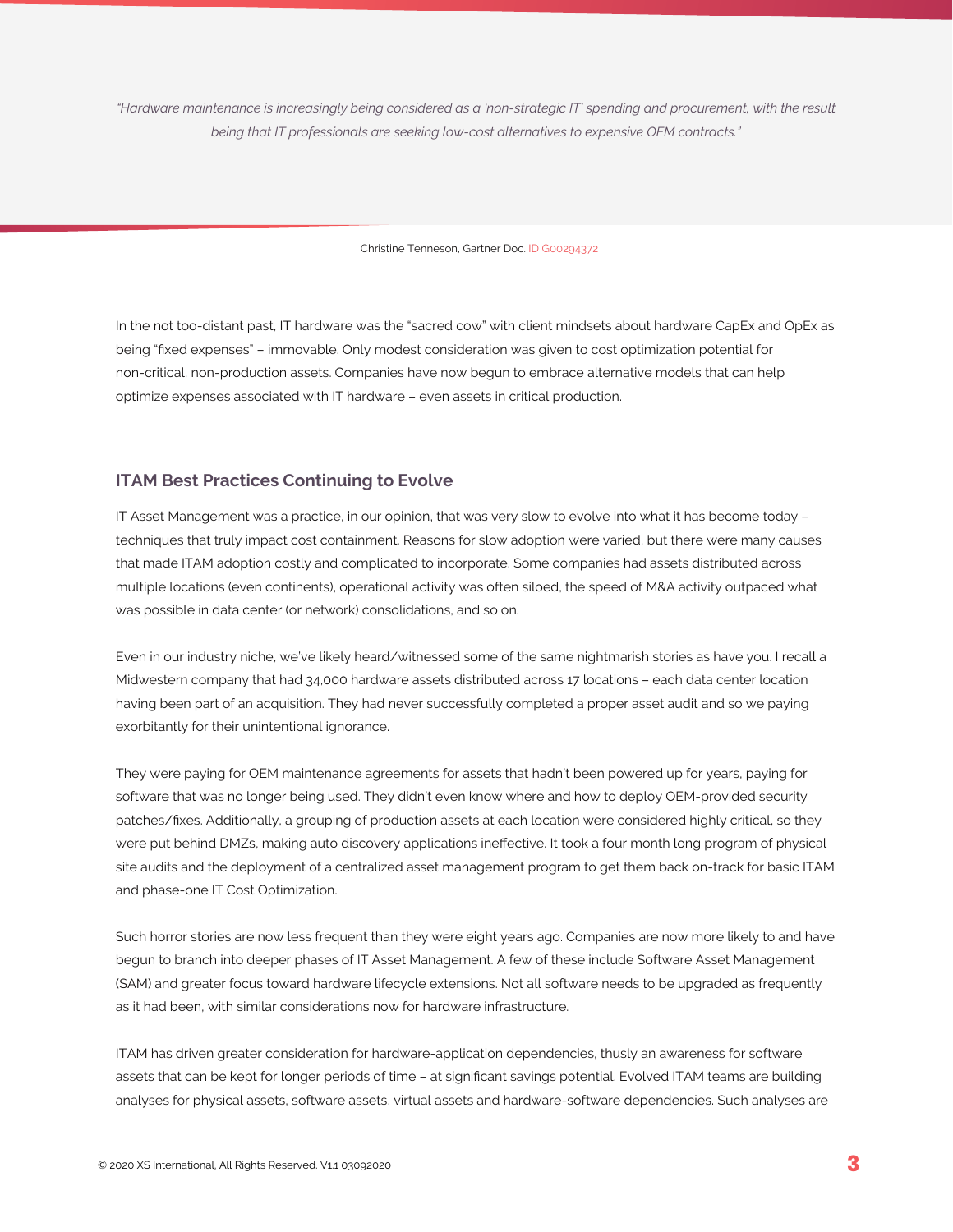guiding IT leaders into deeper considerations about asset lifecycles – even lifecycle "extensions" as a strategy to contain costs. Whereas a few elements of production require latest technology to maintain competitive edge, ITAM teams are proving this position need not be true for all production.



#### **Lifecycle Strategies for Non-Production Assets – 2000 to 2013**

In the early 2000s, neither Gartner nor IDC were outspoken champions of hardware lifecycle extension strategies or even independent support alternatives, as a cost-containment option. In those days, OEM tech refresh strategies were an acceptable means to gain "bigger, faster, stronger" data center environments. Independent hardware maintenance providers were recommended only for non-production or DR (Disaster Recovery) assets as late as 2010 in a few of their formal publications.

Yet, the drama of 2008 caused a greater percentage of companies to extend asset lifecycles (warding of CapEx investments) and refine OpEx budgets with independent support for both non-production and "select" production assets. While independent support is primarily relegated to post-warranty assets, the analyst community began to realize that a typical data center environment was made up of 20-22% post-warranty hardware assets. Also, knowing that independent hardware support could cut costs by 60%+ from OEM support contracts, analysts began to more frequently recommend independent support for post-warranty systems that were non-production or Disaster Recovery in their function.

In reality, hardware infrastructure teams that adopt independent support models go through a series of phases. They experiment with a few non-critical serial numbers and personally witness the quality of support, expertise and performance. Then, they add a greater and greater percentage of their post-warranty assets to independent support agreements. This is a very normal approach for those that once held their hardware assets to that "sacred cow" status.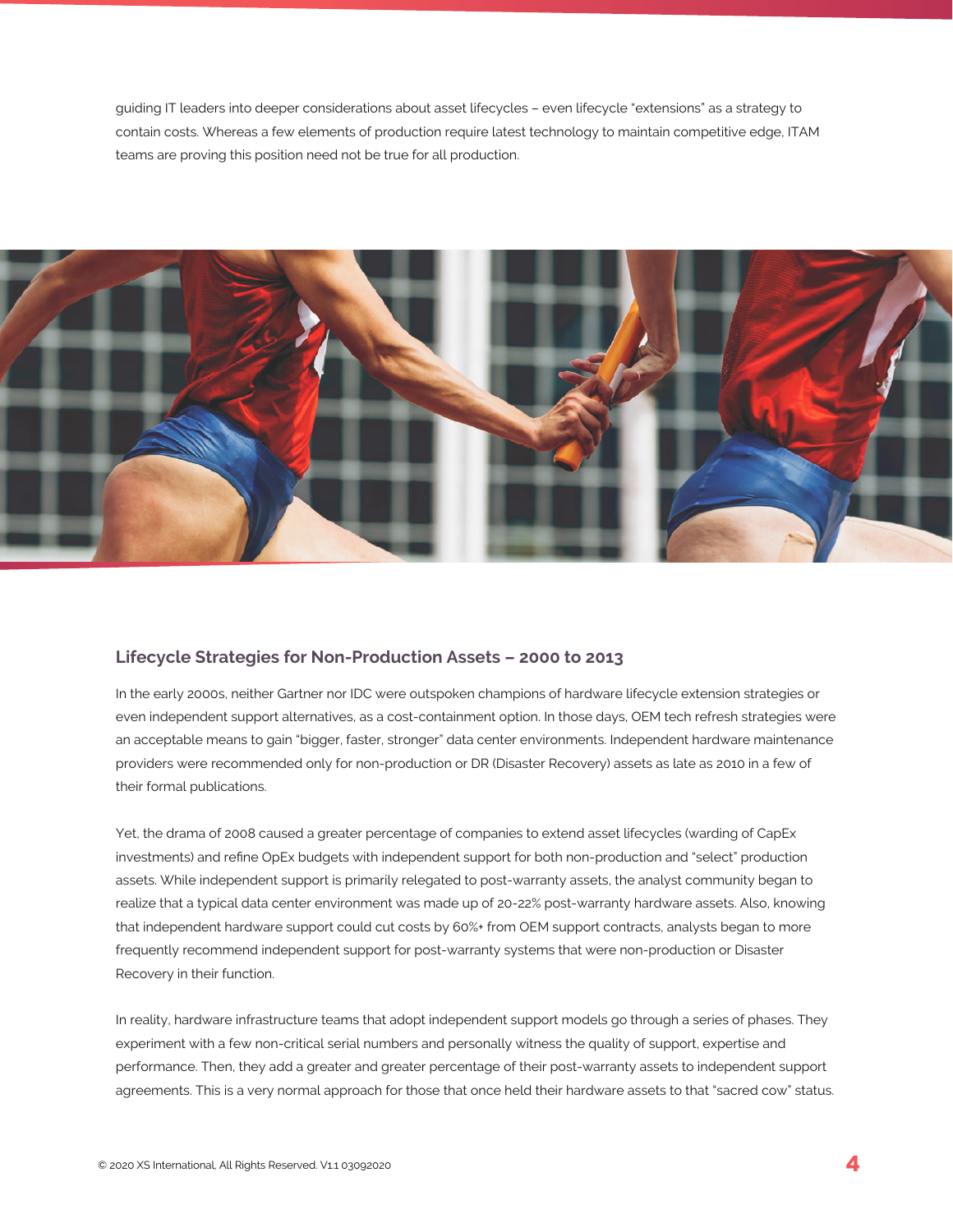Even in 2010, around 50% of the assets maintained by most respected independent providers were indeed production assets. The remainder were DR and/or non-critical assets. So, while the analyst community was conservatively advising, they were advising new entrants, primarily. Indeed, a greater percentage of the independent support adopters had grown comfortable with putting more production assets under independent support agreements, seeing an impressive reduction in savings – without sacrifice to service quality.

Certainly too, from 2013-14, a few major OEMs began graying hardware owners' access to security/firmware patches, unless the hardware owner had a formal support agreement with them. While this may have caused a bit of an obstacle to hardware lifecycle extension strategies, end-users began to see the "game" for what it was and rationalized that most hardware has reached near "stable state" once it had reached post-warranty status.

The validity of "stable state" is especially true by the 4th year – one year following the post-warranty (milestone) date. More of our clients began speaking in the same terms as the independent support and secondary hardware reseller community (e.g. 'n-1 technology' vs. 'n-4 technology'), demonstrating a deeper comprehension for stable state systems. The OEMs' new firmware practices actually served to create a more educated end-user client base. OEM F.U.D. (Fear, Uncertainty & Doubt) tactics frustrated their clients just enough to become more educated, even driven to pursue greater methods of IT cost containment.

### **Asset Lifecycle Extensions – 2013 to Today**

In the 1990s and early 2000s, only a handful of financially distressed companies were proactively seeking creative ways to extend hardware lifecycles and contain both CapEx and OpEx costs. We've estimated that 10-12% of global companies were buying secondary hardware or were pushing for hardware investments to exceed the OEM-preferred lifecycle of only three years. In a few cases, legacy hardware assets were kept around to run legacy applications – as they awaited an application enhancement or were actively seeking a better alternative. However, in the case of federal government agencies, tech refresh delays would often be caused by budget restrictions or essential mandates. There most certainly are pockets of the government running 15+ year old hardware because new hardware couldn't handle the requirements of the older applications, which have not yet been replaced.

However, most companies were quite comfortable with OEM refresh treadmills, unaware of how stable these assets had become, spending big on the OEM promise of efficiency, reliability and competitiveness. "Hardware Lifecycle Extension Strategies" would have sounded odd to some, even illogical, while the deeper meaning entirely missed.

#### So much has changed.

While software application efficiencies/improvements continue to be of great importance, perceptions about hardware and OEM reliance for ONLY new hardware has decreased in importance. Although cloud option discussions have been overwhelming at times, the mere existence of cloud options has created leverage for most data center decision makers. Additionally, new leverage has come from open source OS, applications and open source hardware. It is the presence of these options, and this new leverage, that has caused more and more hardware infrastructure leaders to re-think their "sacred cows." Combined with mandates from management to optimize and reduce IT costs. Globally, most data center decision makers are thinking much differently about their hardware assets.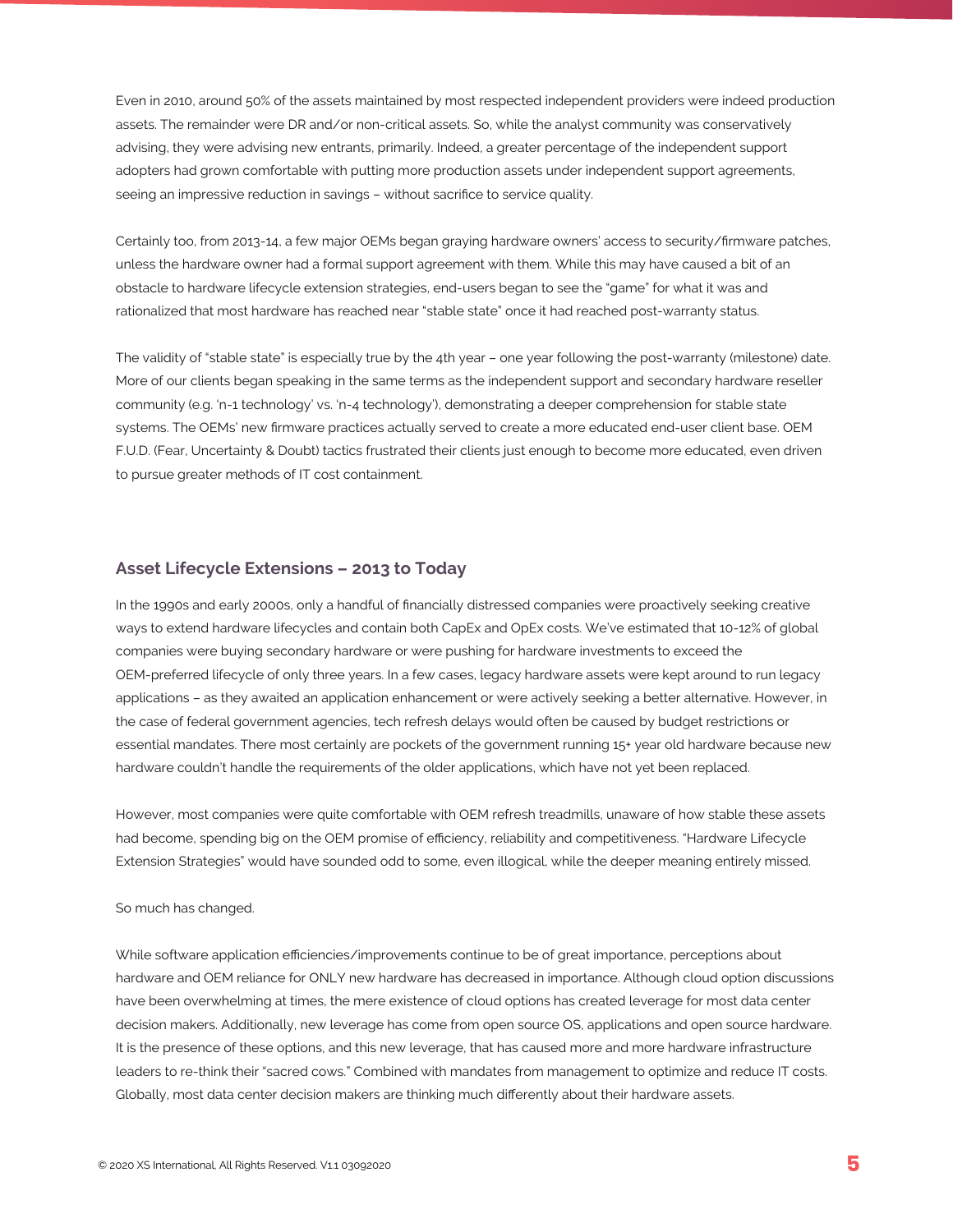Simultaneously, paradigm shifts are furthered by Gartner and IDC published content about IT cost optimization and hardware lifecycle considerations.

#### **From Gartner:**

- In March 2016, Gartner's Christine Tenneson, published the following statement. "End-user interest and demand for alternatives to OEM support for data center and network maintenance are increasing, fueled by a need for cost optimization." Gartner Doc. ID G00294372. In the same published research, Tenneson also stated, "Hardware Maintenance is increasingly being considered as a 'non-strategic IT' spending and procurement, with the result being that IT professionals are seeking low-cost alternatives to expensive OEM contracts."
- In March 2017, Gartner's Stanley Zaffos published a report named, "Lower Both Storage Acquisition and Ownership Costs by Using Third-Party Maintenance." Gartner Doc. ID G00324284. He stated, "Many third-party maintenance (TPM) providers are delivering quality storage array break/fix support to stable storage systems with savings typically in the 40% to 70% range." In the same document, he also offered, "The useful service life of storage arrays, which is seven to eight years in clean data centers, and almost always greater than their planned service lives." Zaffos added, "TPM represents a significant opportunity to reduce costs, negotiate lower rates from vendors and/or extend the useful service life of installed storage arrays."

#### **From IDC:**

In September 2015, IDC analyst, Rob Brothers, published a report named, "Third-Party Maintainers and the Enterprise Datacenter: Still Gaining Ground." IDC Doc. ID 258887. In the article summary, "Enterprise customers have made it very clear they will utilize third-party maintainers and not just for cost savings," offered Brothers. "The easy-to-do-business aspect they have alluded to in the survey is surely a compelling differentiator."

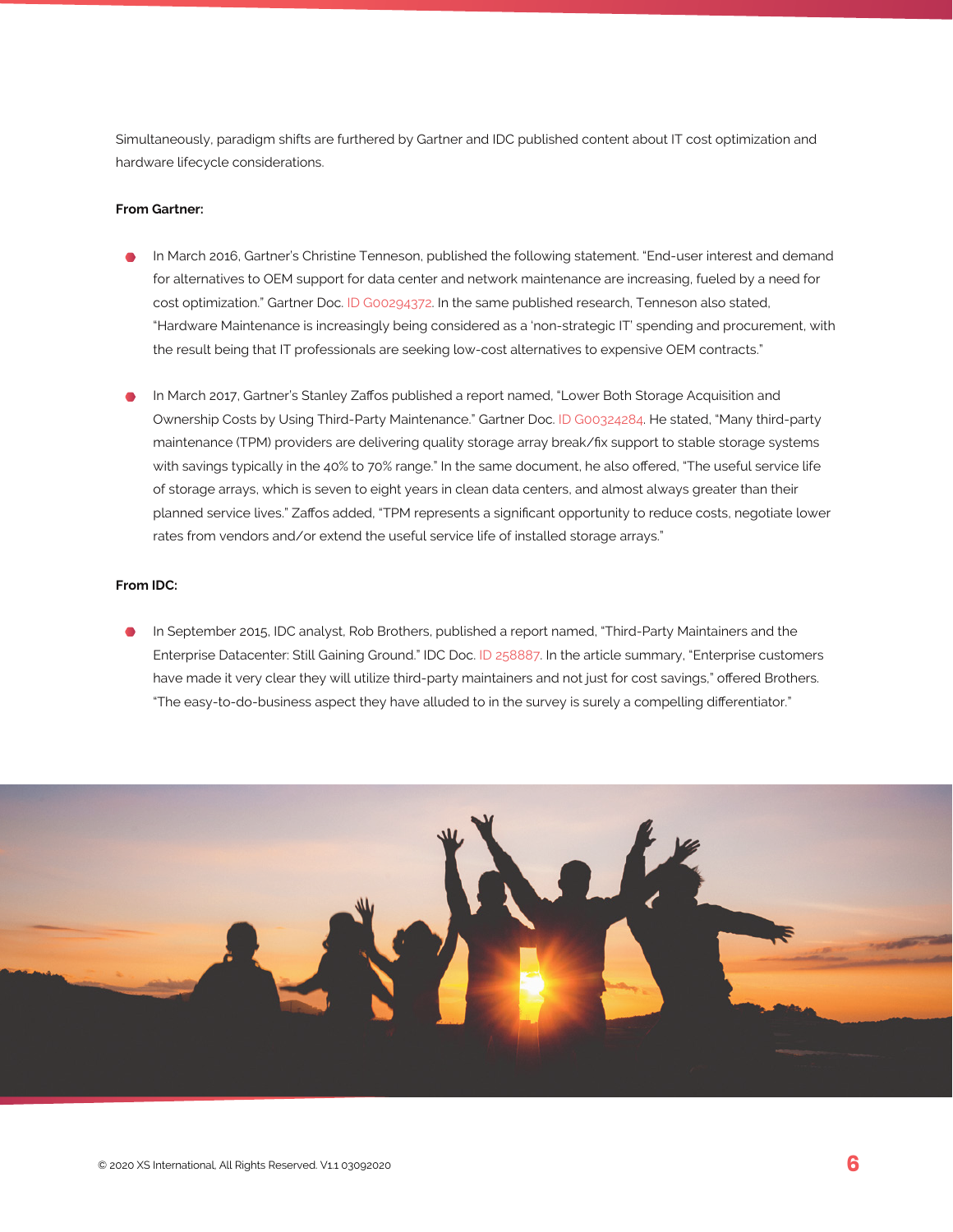#### **Hardware Lifecycle Strategies & Independent Hardware Maintainer Adoption**

In June 2016, IDC published another report in favor of third party maintenance alternatives, "Cut Operational Costs: Third-Party Maintainers for Legacy and Stable Datacenter Environments to Help Invest in the Future." IDC Doc. ID US41447716 (no longer available for online purchase). Details and statistics were based on a global survey of data center clients and survey questions included third-party usage, reasons for choosing TPM support and percentage of the data center covered by Third Party Maintenance companies. The report included several influential data points, comparing TPM usage from 2013 to 2015, showing a substantive increase in reliance. And that now, "nearly half of all global respondents are using third-party maintainers for a portion of their data center environment."

Additionally, Gartner's Christine Tenneson explained, "Third-party maintenance (TPM) as a hybrid strategy to support server, storage and networking equipment continues to gain adoption. Some OEMs' pricing methodologies demand significant increases in maintenance charges as equipment ages, which drives customers to consider cost optimization using TPM. Seventy-one percent of the world's largest companies used a third-party maintainer as a form of support in their environment in 2016." Gartner Doc. ID G00294372.

Following this published document, Tenneson presented the following and related data points to members of the Service Industry Association:

- "59% of F500 companies used third party maintenance in 2016
- 70% of F100 companies purchased secondary hardware in 2016
- 57% of F500 companies purchased secondary hardware in 2016"

## **Summary**

From such adoption rates, both globally and within those very large companies, it is quite apparent that hardware lifecycle extension strategies are now mainstream and independent provider solutions now play an integral role in IT cost optimization for companies around the world.

#### Brent Anderson, Chief Marketing & Strategy Officer, XSi

Brent joined XSi in 2020, bringing with him 30 years of marketing expertise, mostly IT and healthcare. Early in his career, he worked for a few of the country's leading brand development firms in the Twin Cities, but landed firmly in IT and Independent Hardware Maintenance in 2002. During his IT Maintenance career, he worked at four IT maintainers (Qualtech/QSGI, Top Gun Technology, SMS/Curvature, SSCS), helping two of them from their origins to a recognized and successful business entity. In all instances, he managed the marketing departments, was the primary liaison with industry analysts (e.g. Gartner, IDC) and oversaw all marketing objectives, strategies and tactics. His greatest strengths have been in brand or market positioning and building a solid digital presence. His interests include: prairie restoration and habitat improvement projects, pollinator education, movies, music, craft beer, cooking, cast iron cookware restoration, youth education, fishing, hunting and BWCA camping.